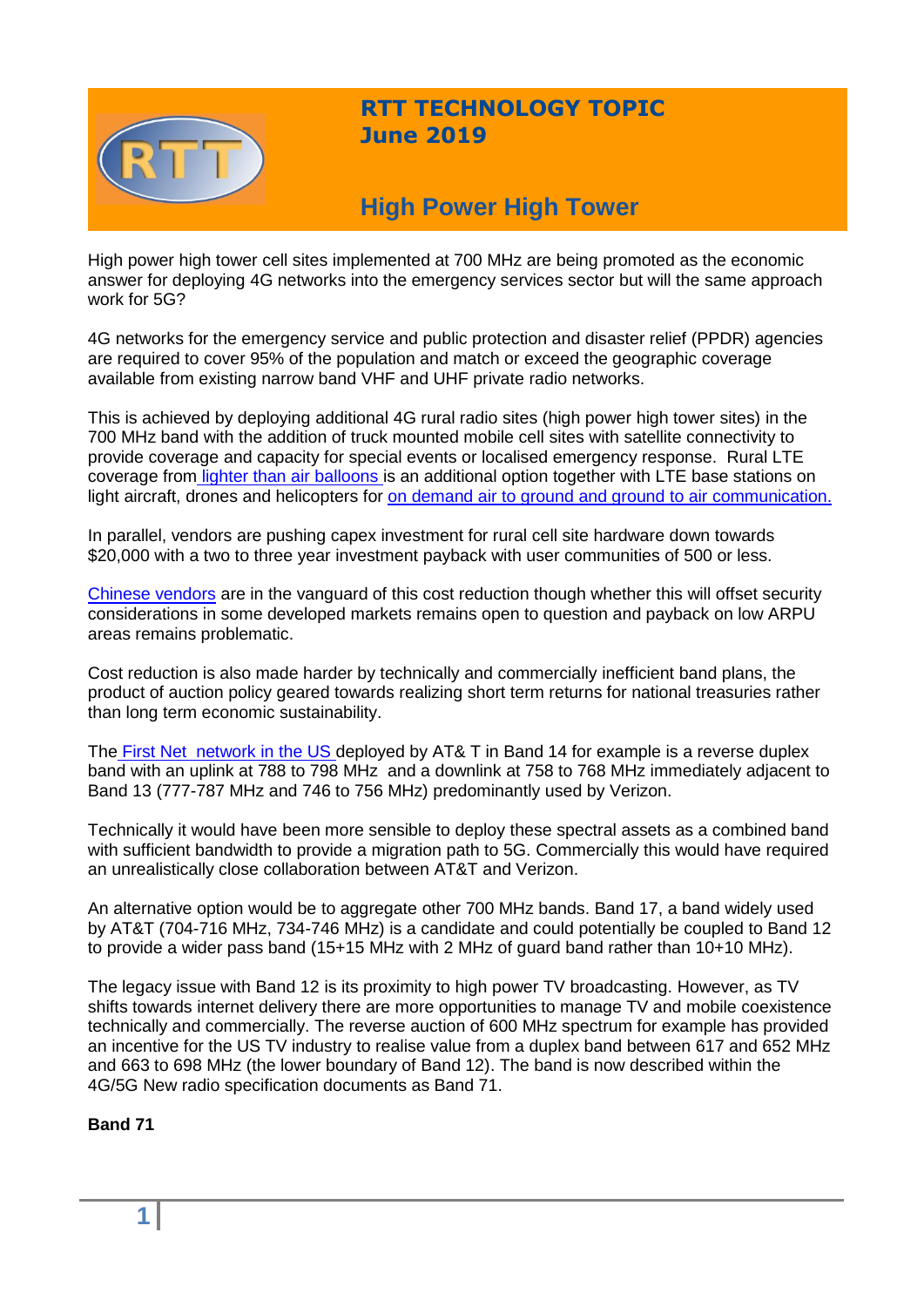| UHF band | RAS/<br><b>WMTS</b> |     | 600 MHz Downlink band |  |    |  |   |  | Duplex gap | 600 MHz Uplink band |  |  |   |         |  |  |  |     |
|----------|---------------------|-----|-----------------------|--|----|--|---|--|------------|---------------------|--|--|---|---------|--|--|--|-----|
| 36<br>35 | 37                  |     |                       |  | C. |  | A |  |            |                     |  |  | G | 700 MHz |  |  |  |     |
|          | 608<br>MHz          | 614 | 617                   |  |    |  |   |  |            | 652<br>MHz<br>663   |  |  |   |         |  |  |  | 698 |

<http://www.spectrumgateway.com/600-mhz-spectrum>

T-Mobile bid and won a slice of this spectrum and are implementing high power high power sites to provide [enhanced rural coverage in the US and Latin America.](https://www.t-mobile.com/news/600-mhz-update-puerto-rico) Existing T Mobile deployments in Band 12 create the opportunity to aggregate their 600 and 700 MHz spectral assets to provide 'nationwide 5G' by 2020.

While this is an admirable ambition, there are particular technical and commercial constraints that limit the potential capability of 5G deployed into these lower bands.

Technically it should be remembered that the underlying principle of 5G is to use beam forming to increase the amount of wanted RF energy sent in the right direction (delivering coverage gain) and to reduce the amount of unwanted RF energy sent in the wrong direction (delivering inter system and intra system capacity gain).

While this is relatively easy to achieve at 28 GHz with a one centimetre wavelength, it is significantly hard to achieve at 600 MHz with a fifty centimetre wavelength without either having enormous antennas structures on towers with a related weight and wind loading cost or without introducing real estate and RF efficiency costs into space and power constrained IOT and user devices.

There is also the issue of bandwidth ratio.

A 500 MHz pass band at 28 GHz typically used in high throughput (terabit) satellites has a realisable band width ratio of 5.6%

Self-evidently it is not possible to implement a 500 MHz pass band at a 600 MHz centre frequency. An equivalent bandwidth ratio realizes a 33 MHz pass band which represents the practical performance limit of a SAW or FBAR filter.

While a 33 MHz pass band is adequate in its own right to support a relatively wide band 5G (relative to a 5 or 10 MHz LTE channel) it can only be realized if operators' co-share the available bandwidth which has as yet to be accommodated within the auction and regulatory process.

Additionally although T-Mobile are able to range list smart phones and IOT devices with 600 MHz support there will be reluctance to include multiple 5G bands at 600 and 700 MHz due to the cost, real estate and efficiency loss (power drain) implications.

This reluctance will be compounded by a failure to harmonize available bands on a global scale, an existing issue in the 700 MHz band.

The alternative of carrier aggregation provides a possible solution but still introduces front end design challenges including intermodulation and associated linearity requirements which are addressable in a base station form factor but problematic in user and IOT devices.

The alternative would be to provide in band direct access to satellites.

The rationale is that signal energy from a terrestrial high power high tower will usually be arriving at an inclination angle of around 30 degrees.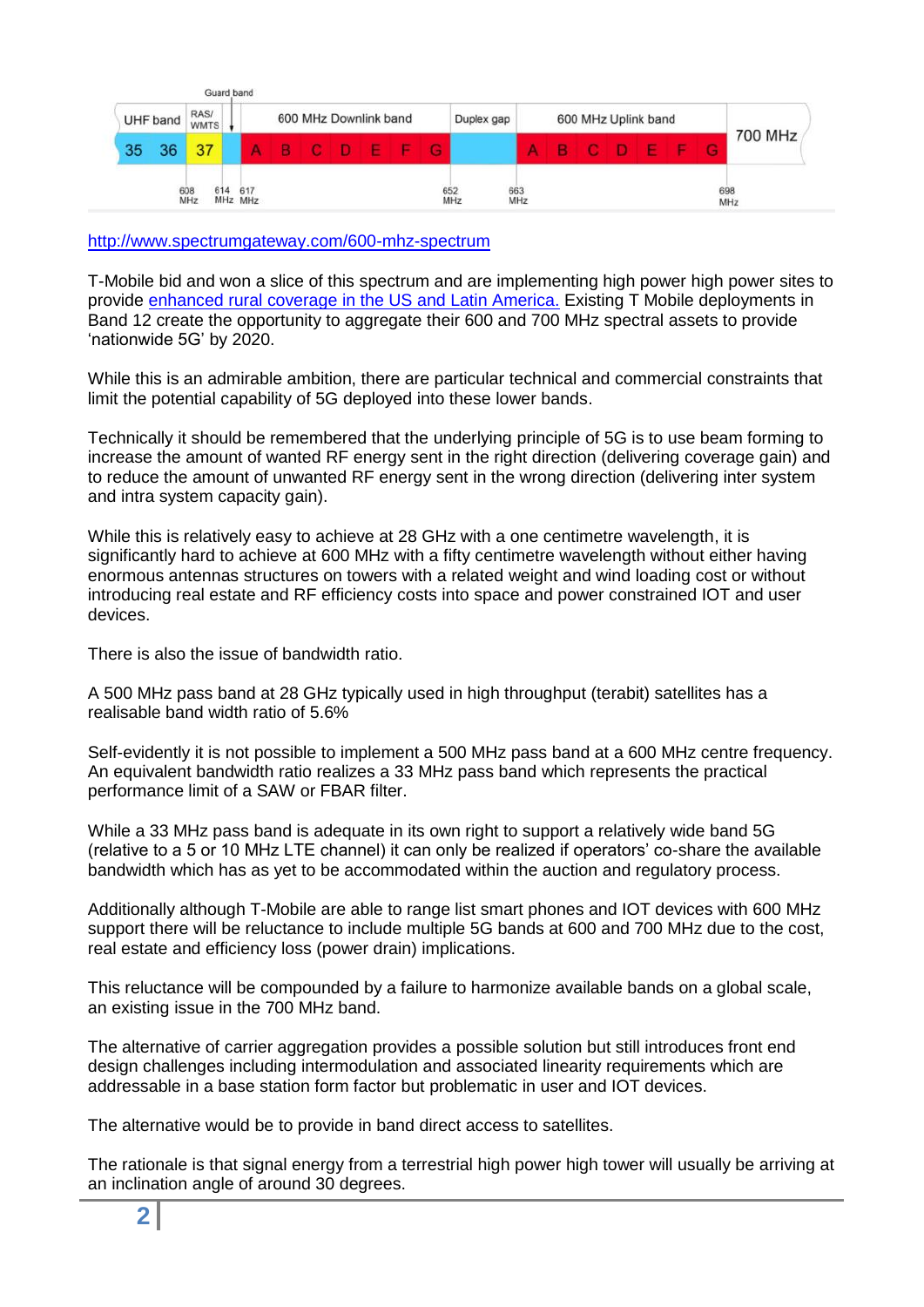Signal energy from a mixed constellation of high count LEOS, MEO and GSO satellites will be arriving at an inclination angle of close to 90 degrees and could potentially be at a similar or higher flux density.

If this is combined with smart beam forming on the satellites to provide a fractional beam width uplink and downlink then it is at least theoretically possible to design screen embedded passive antennas in smart phones and IOT devices which are low cost and relatively efficient. The spectrum is also effectively reused in the spatial domain theoretically doubling the financial return from the auctioned spectrum.

While this may take a while to happen it should be born in mind that planning time scales in the emergency services radio sector are longer than commercial market planning. Public safety networks in general are expected to be future proofed for twenty and preferably thirty years.

Given that over this time scale we are likely to see major reductions in satellite delivery cost and major increases in available power and bandwidth and given that terrestrial costs are likely to increase rather than decrease over the same time scale then it would seem that direct access in band satellite in the emergency services sector in any band below 1 GHz and particularly in the 600 and 700 MHz bands should be considered as an essential part of the delivery mix.

Coincidentally or perhaps not coincidentally, the high power high tower terrestrial infrastructure for the AT&T First Net roll out is being built by [a consortium led by a former Ligado executive.](https://about.att.com/story/2018/hundreds_of_cell_towers.html)

Having some of those towers in space equates to 25 years of zero rental cost and free energy and inter-satellite switched fast efficient low cost long distance backhaul.

What's not to like?

## **Post Script**

It has taken many years to get to the point at which LTE can be considered to be commercially and technically suitable for emergency service networks.

A posting from October 2010, [Blue L\(i\)TE s](https://www.rttonline.com/tt/TT2010_010.pdf)et out the challenges that had to be overcome and helps to explain the long and problematic adoption process. [https://www.rttonline.com/tt/TT2010\\_010.pdf](https://www.rttonline.com/tt/TT2010_010.pdf)

#### **5G and Satellite Spectrum, Standards and Scale**

Our latest book, **5G and Satellite Spectrum, Standards and Scale** is available from Artech House. You can order a copy on line using the code VAR25 to give you a 25% discount.

## **<http://uk.artechhouse.com/5G-and-Satellite-Spectrum-Standards-and-Scale-P1935.aspx>**

## **About RTT Technology Topics**

RTT Technology Topics reflect areas of research that we are presently working on. We aim to introduce new terminology and new ideas to help inform present and future technology, engineering, market and business decisions.

The first technology topic (on GPRS design) was produced in August 1998. 20 years on there are over 240 technology topics **[archived on the RTT web site.](http://www.rttonline.com/sitemap.html)**

Do pass these Technology Topics and related links on to your colleagues, encourage them to join our **[Subscriber List](mailto:geoff@rttonline.com?subject=Please%20put%20me%20on%20the%20RTT%20Push%20List)** and respond with comments.